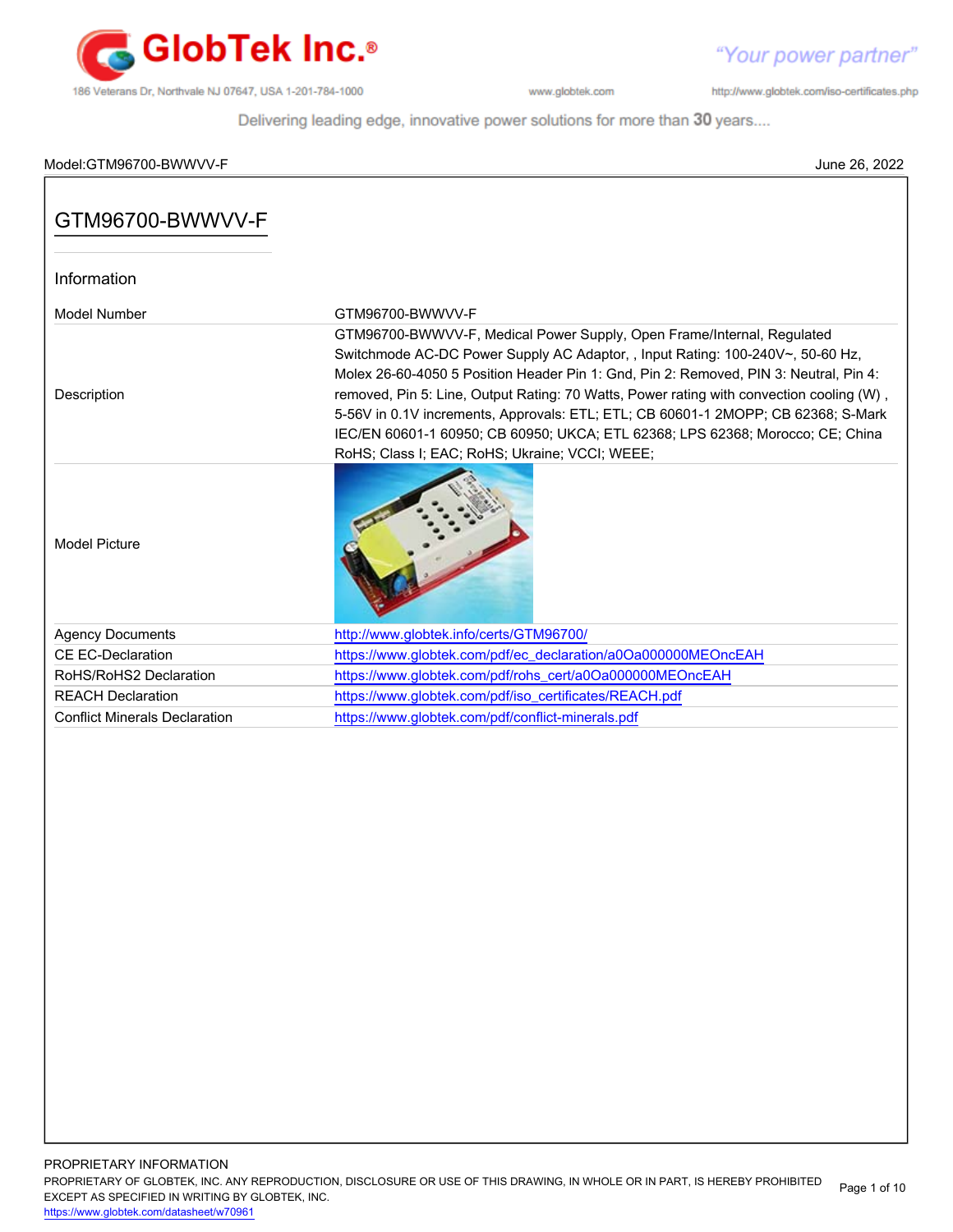

"Your power partner" http://www.globtek.com/iso-certificates.php

Delivering leading edge, innovative power solutions for more than 30 years....

### Model:GTM96700-BWWVV-F June 26, 2022

| <b>MODEL PARAMETERS</b> |                                                    |
|-------------------------|----------------------------------------------------|
| Type                    | Open Frame/Internal                                |
| Technology              | Regulated Switchmode AC-DC Power Supply AC Adaptor |
| Category                | <b>Medical Power Supply</b>                        |
| Input Voltage           | 100-240V~, 50-60 Hz                                |
| $I/P$ Amps $(A)$        | 2.0A                                               |
| Wattage (W)             | 70.0                                               |
| Vout Range (V)          | $5 - 56$                                           |
| <b>Efficiency Level</b> | N/A                                                |
| Ingress Protection      |                                                    |
| Size (mm)               | 101.6*50.8*30.5                                    |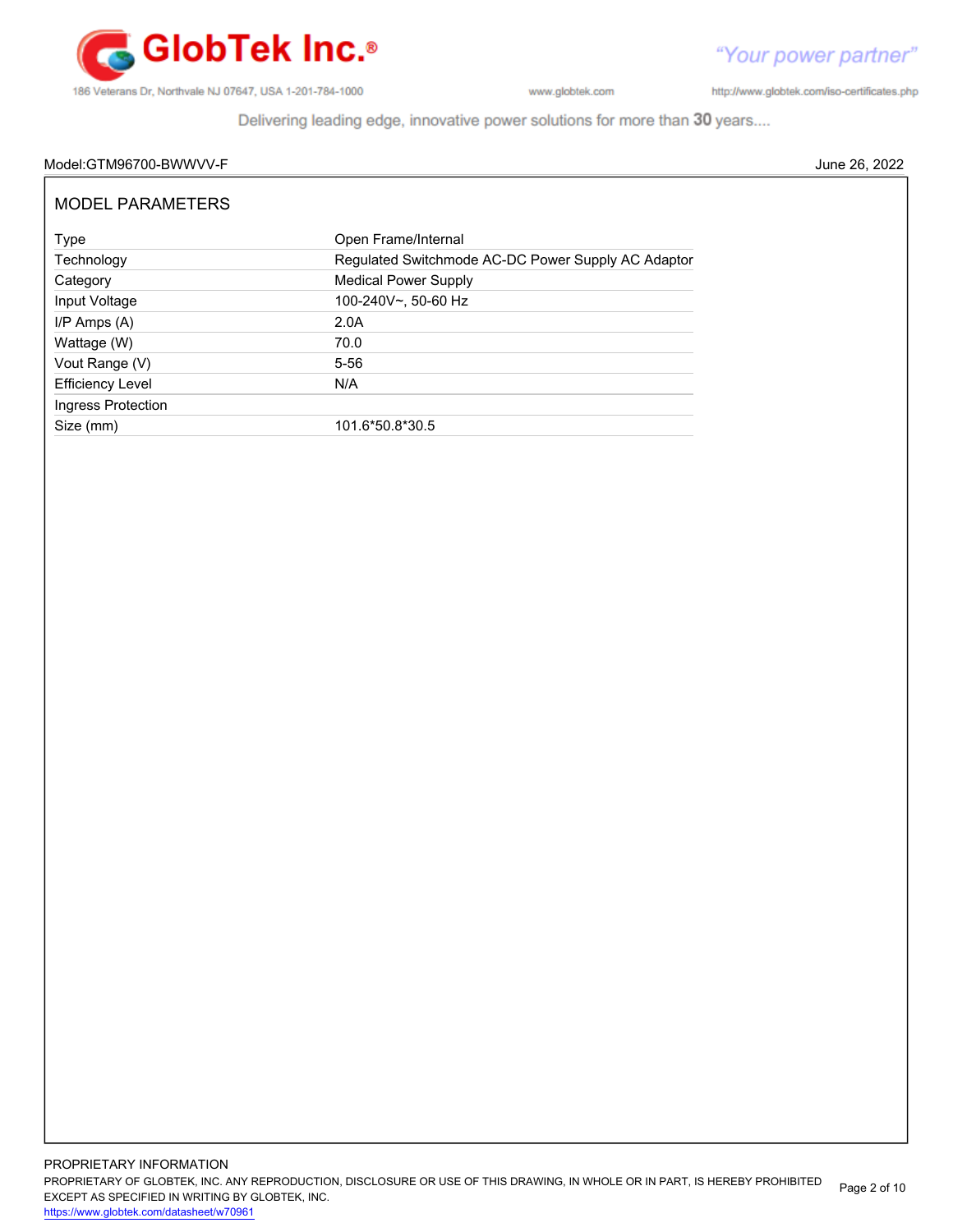

http://www.globtek.com/iso-certificates.php

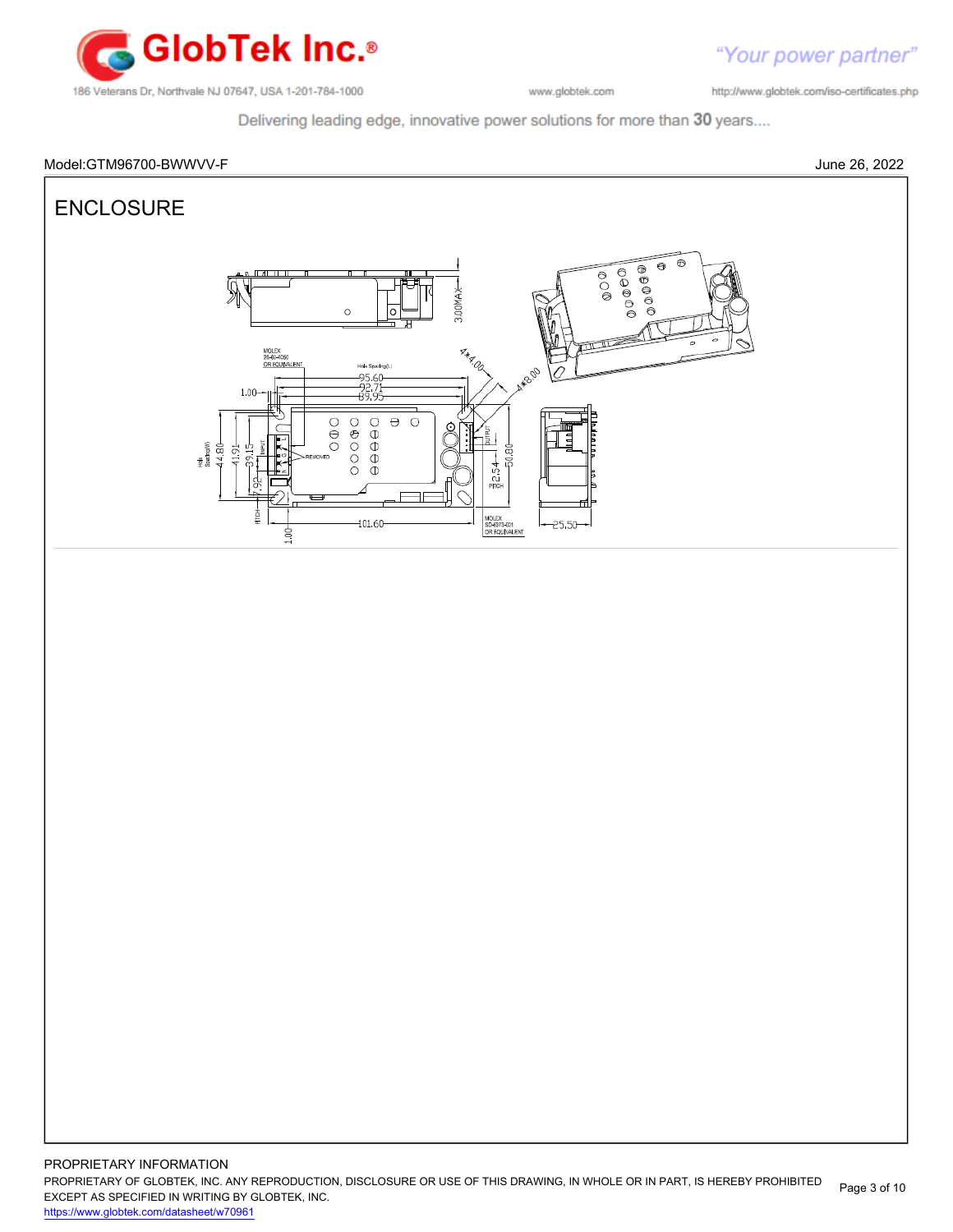

http://www.globtek.com/iso-certificates.php

"Your power partner"

| Model:<br>' <sup>.</sup> GTM96700-BWWVV-F | anno<br>June '<br>$\lambda$<br>$\sim$ u $\sim$<br>. |
|-------------------------------------------|-----------------------------------------------------|
|                                           |                                                     |

| <b>RATING TABLE</b> |         |                |          |            |
|---------------------|---------|----------------|----------|------------|
| Model Number        | Voltage | Amps(A)        | Watts(W) | <b>RFQ</b> |
| GTM96700-B4005-F    | 5 V     | 8              | 40.00    | <b>RFQ</b> |
| GTM96700-B4806-F    | 6V      | 8              | 48.00    | <b>RFQ</b> |
| GTM96700-B4907-F    | 7V      | $\overline{7}$ | 49.00    | <b>RFQ</b> |
| GTM96700-B497.5-F   | 7.5 V   | 6.53           | 48.98    | <b>RFQ</b> |
| GTM96700-B4909-F    | 9 V     | 5.44           | 48.96    | <b>RFQ</b> |
| GTM96700-B5410-F    | 10 V    | 5.42           | 54.20    | <b>RFQ</b> |
| GTM96700-B6012-F    | 12 V    | 5              | 60.00    | <b>RFQ</b> |
| GTM96700-B6512-F    | 12 V    | 5.41           | 64.92    | <b>RFQ</b> |
| GTM96700-B6515-F    | 15 V    | 4.33           | 64.95    | <b>RFQ</b> |
| GTM96700-B6218-F    | 18 V    | 3.44           | 61.92    | <b>RFQ</b> |
| GTM96700-B6518-F    | 18 V    | 3.61           | 64.98    | <b>RFQ</b> |
| GTM96700-B6519-F    | 19 V    | 3.42           | 64.98    | <b>RFQ</b> |
| GTM96700-B6520-F    | 20 V    | 3.25           | 65.00    | <b>RFQ</b> |
| GTM96700-B6524-F-S  | 24 V    | 2.708          | 64.99    | <b>RFQ</b> |
| GTM96700-B6524-F    | 24 V    | 2.708          | 64.99    | <b>RFQ</b> |
| GTM96700-B6530-F    | 30 V    | 2.167          | 65.01    | <b>RFQ</b> |
| GTM96700-B6836-F    | 36 V    | 1.889          | 68.00    | <b>RFQ</b> |
| GTM96700-B7048-F    | 48 V    | 1.458          | 69.98    | RFA        |
| GTM96700-B7056-F    | 56 V    | 1.25           | 70.00    | <b>RFQ</b> |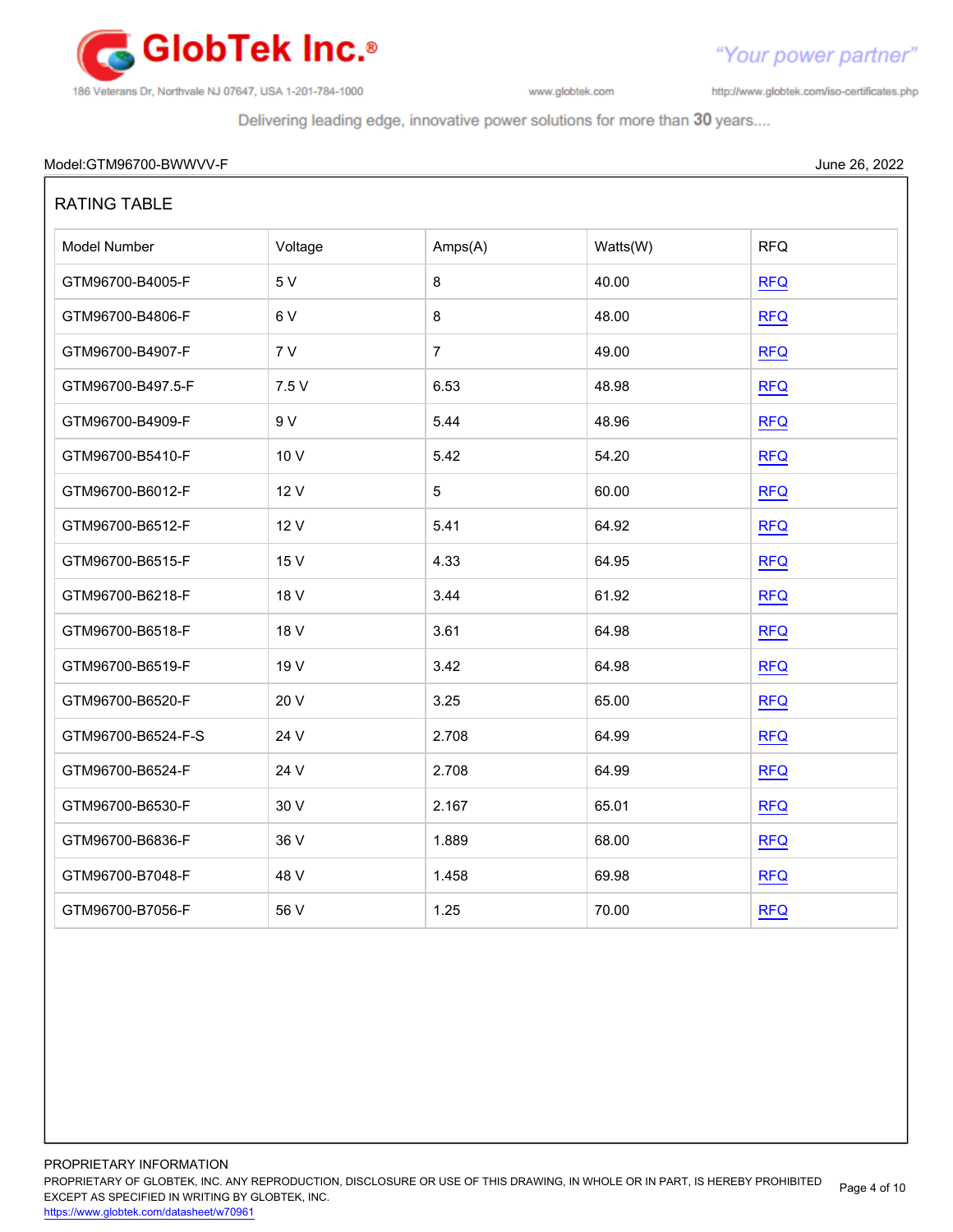

http://www.globtek.com/iso-certificates.php

Delivering leading edge, innovative power solutions for more than 30 years....

Model:GTM96700-BWWVV-F June 26, 2022

# SPECIFICATIONS

- A) ELECTRICAL SPECIFICATIONS:
- 01. Input Voltage: Specified 90-264 Vac, Nameplate rated: 100-240Vac, with optional 90-305Vac, Nameplate rated: 100-277Vac
- 02. Input Frequency: Specified 47-63 Hz, Nameplate rated 50-60Hz
- 03. Output Regulation: +/- 3% measured at the output connector
- 04. Line Voltage Regulation: +/- 0.5% maximum measured at full load
- 05. Output Ripple (Vp-p): +/- 1% of output voltage, Vp-p, max
- 06. Turn-ON/OFF: 5% maximum,1 mS typical recovery time for 25% step load
- 07. Turn-ON Delay: 1 Sec max
- 08. Hold-Up Time:10 mS typical @ nominal input voltage and full load
- 09. Inrush Current: 30A maximum @ 115 Vac input, 60A maximum @ 230 Vac input
- 10. Switching Frequency: 65 KHz typical
- 11. Efficiency: 87% @115Vac, 89% @ 230Vac typical at full load
- 12. No Load Power: < 300mW @ 230Vac

### B) PROTECTION

- 01. Overvoltage Protection: 110% to 130% of nominal output voltage, and less than 60Vdc
- 02. Short Circuit/Over-load: momentary short circuit protected, output will auto recover upon removal of short
- 03. Input Protection: Input line fusing and 300Vac MOV

## C) SAFETY

- 01. Dielectric Withstand Voltage: 4000Vac / 5656Vdc from primary to secondary
- 02. [Output Isolation Options](https://en.globtek.com/technical-articles/psu-isolation-and-identity): Class I or Class II
- 03. Earth Leakage Current: Does not exceed 300uA in NORMAL CONDITION and 1000uA in SINGLE FAULT CONDITION
- 04. Output Leakage Current: Does not exceed 100uA NC(Normal condition) 300uA SFC(single fault condition)
- 05. Means of Protection: 2 x MOPP
- 06. Compliant Standards: See listings at end of this drawing for specifics

D) EMC

EN 60601-1-2,  $4^{\text{th}}$  edition

Emissions, per EN 55032, EN 61000-6-3, EN 61000-6-4, CISPR11 and CISPR22

Conducted Emissions: Class B, FCC Part 15, Class B

Radiated Emissions: Class B, FCC Part 15, Class B

Line Frequency Harmonics EN61000-3-2, Class A

Voltage Fluctuations/Flicker EN61000-3-3

Immunity, per EN 55024, EN 61000-6-1, EN 61000-6-2

Static Discharge Immunity EN61000-4-2, 10kV Contact Discharge, 20kV air discharge

Radiated RF Immunity EN61000-4-3, 10V/m 80-1000MHz, 3V/m 1-2.7GHz, 80% 1KHz AM.

EFT/Burst Immunity EN61000-4-4, 4kV/100kHz.

Line Surge Immunity EN61000-4-5, 2kV differential, 4kV common-mode

Conducted RF Immunity EN61000-4-6, 3Vrms, 80% 1KHz AM

Power Frequency Magnetic Field Immunity EN61000-4-8, 3A/m

Voltage Dip Immunity EN61000-4-11, Criteria

PROPRIETARY OF GLOBTEK, INC. ANY REPRODUCTION, DISCLOSURE OR USE OF THIS DRAWING, IN WHOLE OR IN PART, IS HEREBY PROHIBITED EXCEPT AS SPECIFIED IN WRITING BY GLOBTEK, INC. Page 5 of 10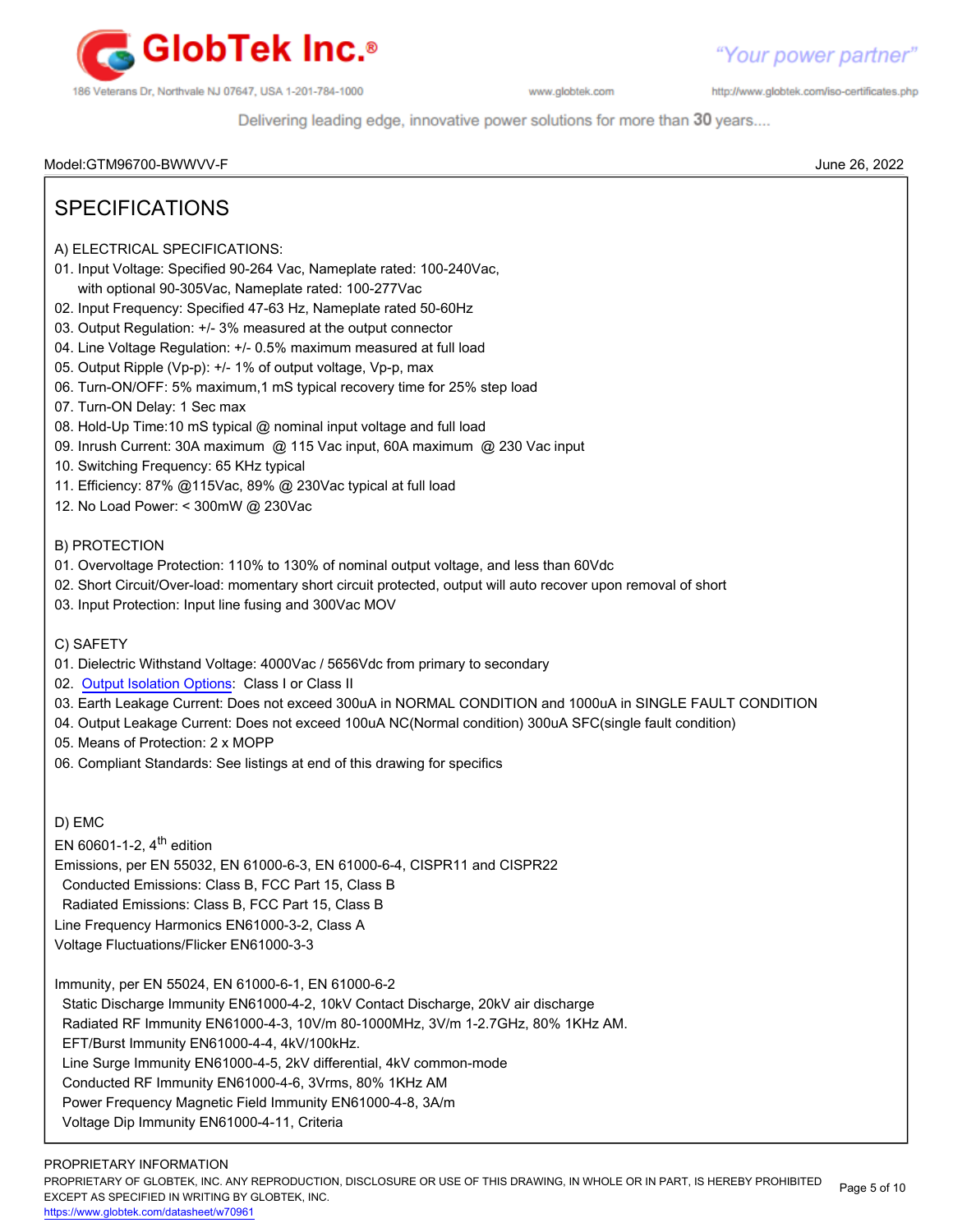

"Your power partner" http://www.globtek.com/iso-certificates.php

Delivering leading edge, innovative power solutions for more than 30 years....

#### Model:GTM96700-BWWVV-F June 26, 2022

E) OTHER

- 01. MTBF: 1,000,000 Hours @ 50°C ambient temperature, Full Load
- 02. Operating Temperature: -10°C to 50°C ambient temperature
- 03. Humidity: 0% to 95% relative humidity
- 04. Storage Temperature: -30°C to 80°C
- 05. Cooling: Convection
- 06: Elevation: 5000M
- 07. ROHS 2: Complies with EU 2011/65/EU and China SJ/T 11363-2006
- 08. Green Output Power indication LED

F) MECHANICAL FORMAT

- 01. Type: Open Frame
- 02. Size: B suffix version, (2"x4"), 101.6 x 50.8 x 30.5 mm
- 03. Size: C suffix version, (3"x5"), 127.0 x 76.2 x 30.5 mm
- G) SPECIAL OPTIONS
- 01. Custom Label Markings
- 02. Integral Earth Wire for Class I
- 03. Short term Output Surge Capability
- 04. Reduced Leakage Current versions
- 05. Tightened output voltage tolerance
- 06. Reduced output ripple level
- 07. Low Temperature operation, down to -40°C
- 08. Over-Temperature Protection, Latched Shut-Down
- 09. Special Input or Output Connectors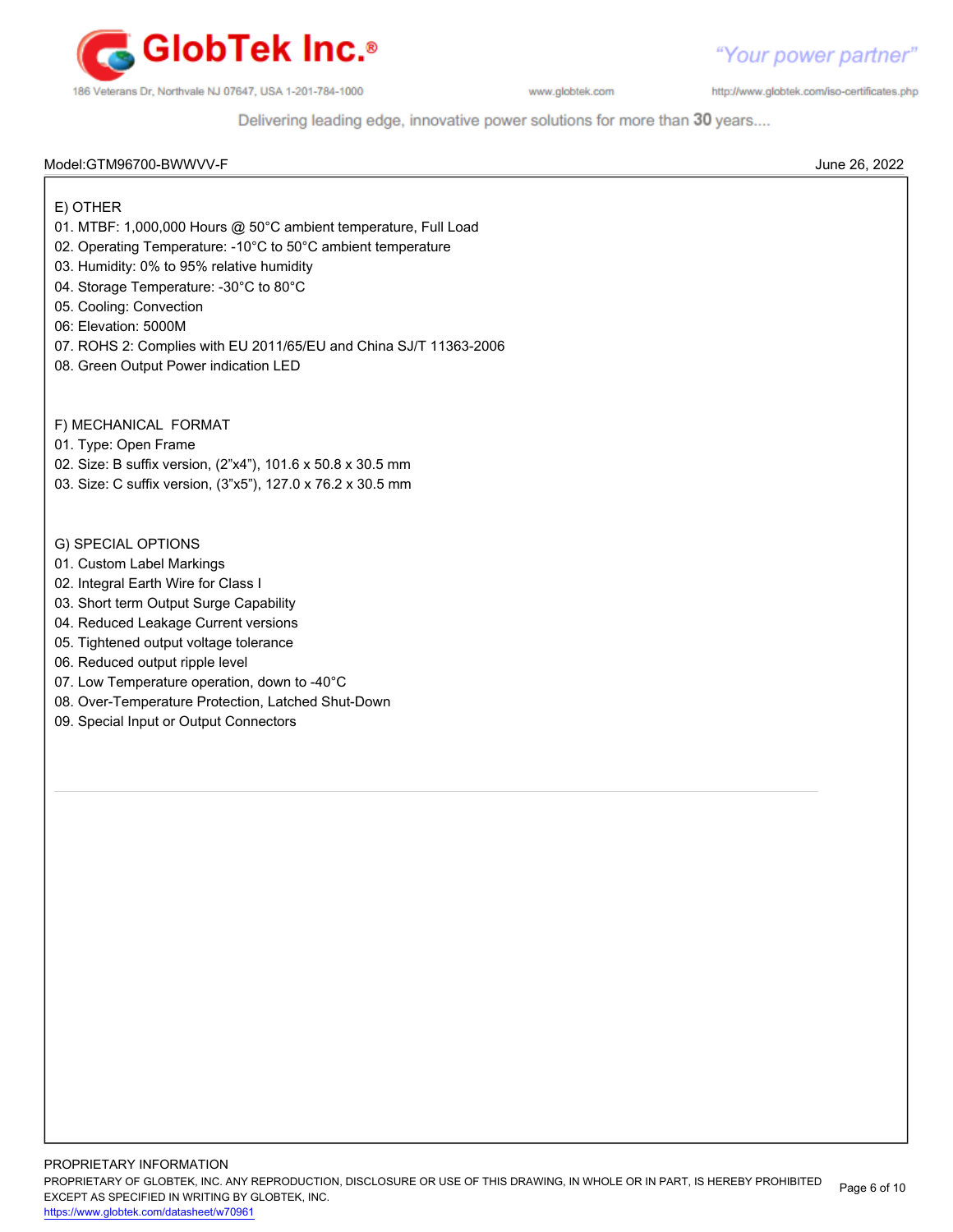

"Your power partner" http://www.globtek.com/iso-certificates.php

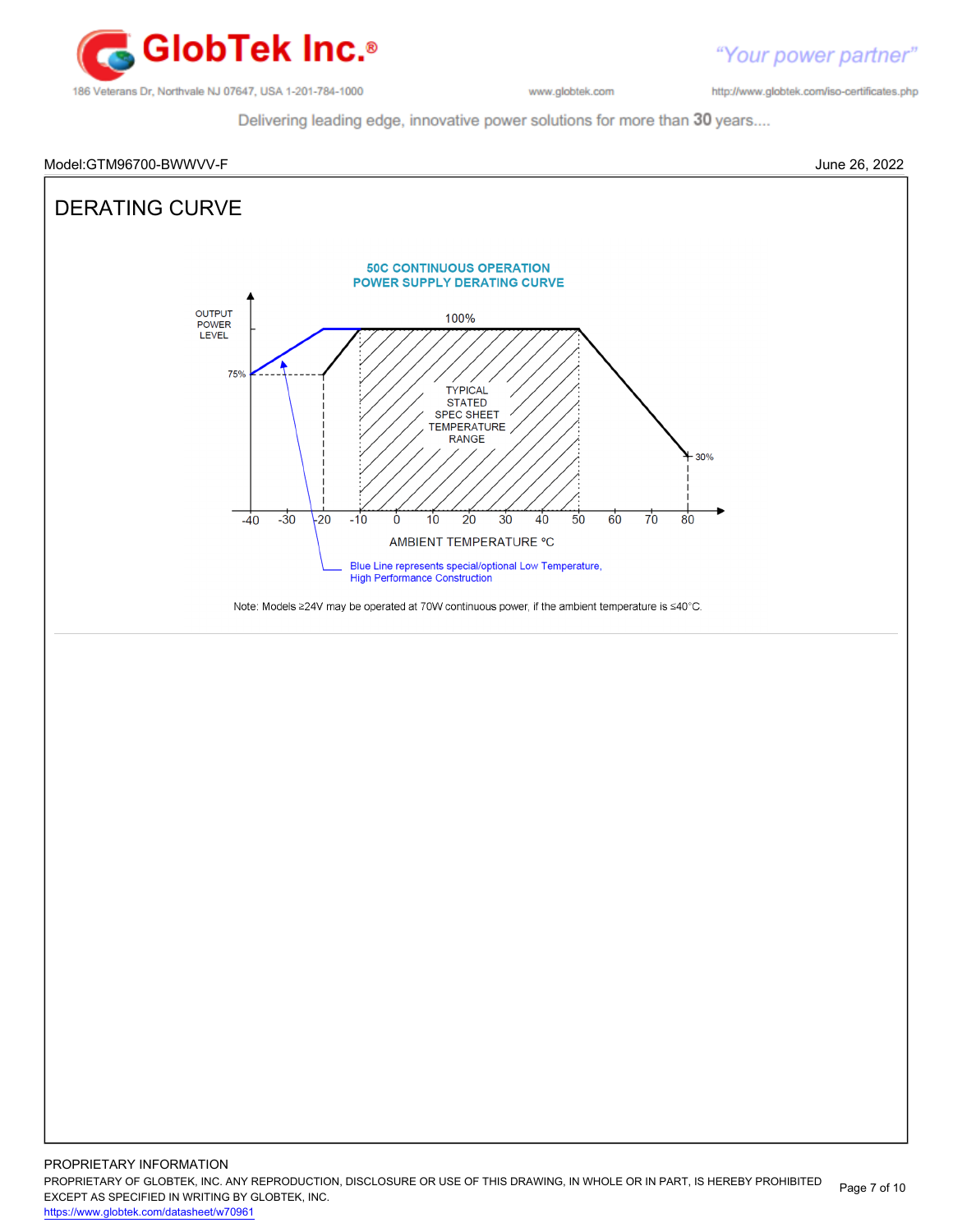

http://www.globtek.com/iso-certificates.php

"Your power partner"

| Model:GTM96700-BWWVV-F                    |                                                                                                       |                            | June 26, 2022                                                                         |
|-------------------------------------------|-------------------------------------------------------------------------------------------------------|----------------------------|---------------------------------------------------------------------------------------|
| <b>INPUT CONFIGURATION</b>                |                                                                                                       |                            |                                                                                       |
| Description                               | removed, Pin 5: Line                                                                                  |                            | Molex 26-60-4050 5 Position Header Pin 1: Gnd, Pin 2: Removed, PIN 3: Neutral, Pin 4: |
|                                           |                                                                                                       |                            |                                                                                       |
| Optional Input Wiring Kits are available: |                                                                                                       |                            |                                                                                       |
| PN/Ordering No                            | Length End A                                                                                          | End B                      |                                                                                       |
| C810070M6MLX5(R)                          | 60 IEC 60320 C8 (Faston)                                                                              | <b>MOLEX</b><br>09-50-3051 |                                                                                       |
| C810070M6MLX5HW(R)                        | IEC 60320 C8<br>60                                                                                    | <b>MOLEX</b>               |                                                                                       |
|                                           | (Hardwired)                                                                                           | 09-50-3051                 |                                                                                       |
| C1410070M6MLX5(R)                         | 60 IEC 60320 C13                                                                                      | <b>MOLEX</b><br>09-50-3051 |                                                                                       |
| <b>MLX5410070M7MLX5(R</b>                 | 73 MOLEX 09-50-3051                                                                                   | <b>MOLEX</b><br>09-50-3051 |                                                                                       |
|                                           | Custom lengths, construction, cable types, ferrites, filters, and termination available upon request. |                            |                                                                                       |
|                                           |                                                                                                       |                            |                                                                                       |
|                                           |                                                                                                       |                            |                                                                                       |
|                                           |                                                                                                       |                            |                                                                                       |
|                                           |                                                                                                       |                            |                                                                                       |
|                                           |                                                                                                       |                            |                                                                                       |
|                                           |                                                                                                       |                            |                                                                                       |
|                                           |                                                                                                       |                            |                                                                                       |
|                                           |                                                                                                       |                            |                                                                                       |
|                                           |                                                                                                       |                            |                                                                                       |
|                                           |                                                                                                       |                            |                                                                                       |
|                                           |                                                                                                       |                            |                                                                                       |
|                                           |                                                                                                       |                            |                                                                                       |
|                                           |                                                                                                       |                            |                                                                                       |
|                                           |                                                                                                       |                            |                                                                                       |
|                                           |                                                                                                       |                            |                                                                                       |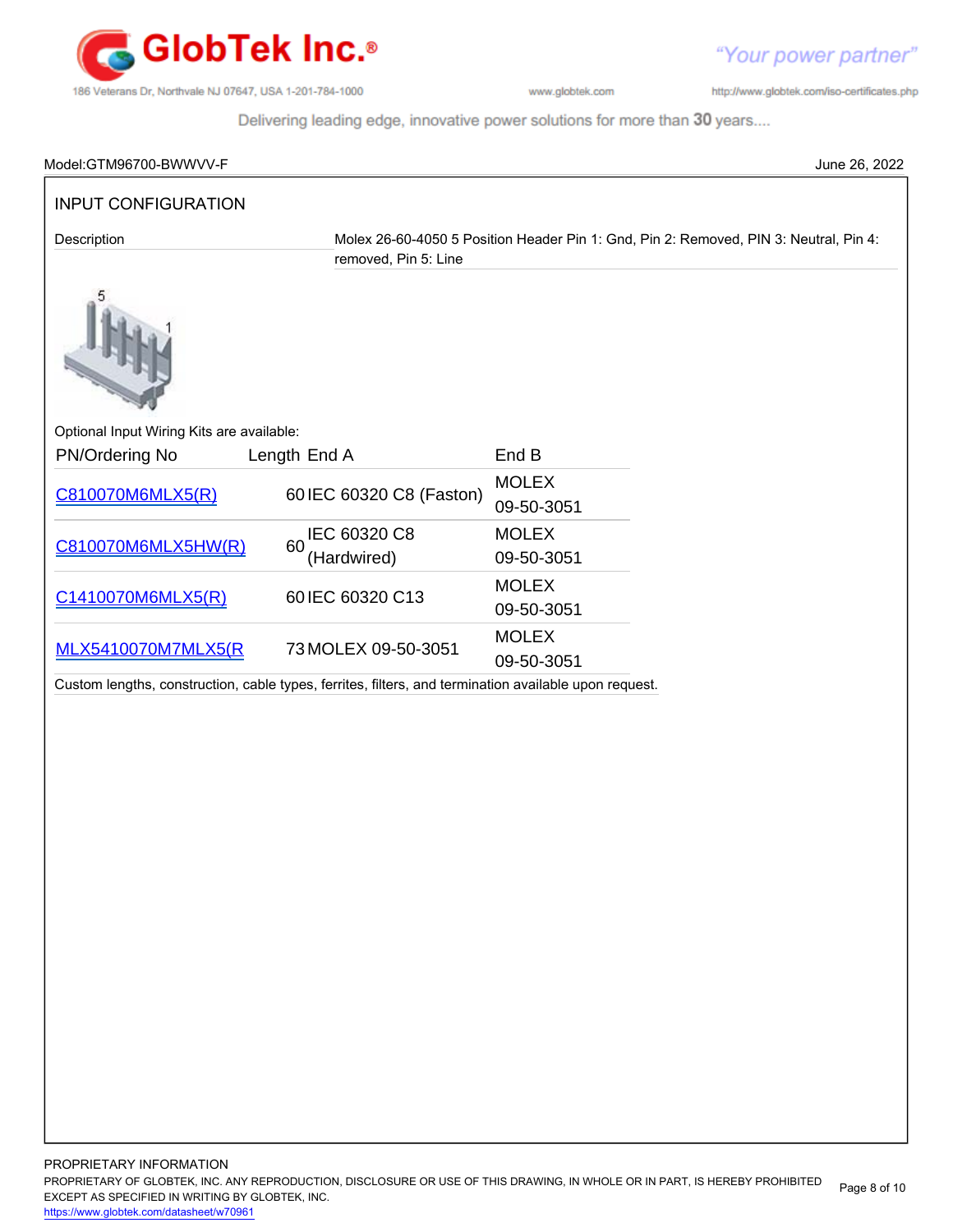

"Your power partner" http://www.globtek.com/iso-certificates.php

Delivering leading edge, innovative power solutions for more than 30 years....

#### Model:GTM96700-BWWVV-F June 26, 2022

| Approvals                                                            |                                                                                                                                                                                                                                                                        |
|----------------------------------------------------------------------|------------------------------------------------------------------------------------------------------------------------------------------------------------------------------------------------------------------------------------------------------------------------|
| Logo                                                                 | Description                                                                                                                                                                                                                                                            |
|                                                                      | Attention Mark / Refer to operating manual for operating and service instructions                                                                                                                                                                                      |
| No Logo Applicable                                                   |                                                                                                                                                                                                                                                                        |
| No Logo                                                              | CB Certificate IEC 60950-1:2005 (2nd Edition), Am 1: 2009 + Am 2:2013, CB<br>report IEC 60950-1:2005 (2nd Edition), Am 1: 2009 + Am 2:2013                                                                                                                             |
| No Logo Applicable                                                   | CB for IEC 62368-1:2014 (Second Edition)                                                                                                                                                                                                                               |
| $c\epsilon$                                                          | CE Mark: tested to comply with EN61000-3-2, EN61000-3-3 and EN50082-1,<br>including EN61000-4-2, EN61000-4-3, EN61000-4-4, EN61000-4-5, EN61000-4-6,<br>EN61000-4-8, EN61000-4-11, EN61001-1-2-2007<br>EMI: Complies with EN55011 CLASS B and FCC Part 15 B            |
| 400749                                                               | Audio/Video, Information And Communication Technology Equipment - Part 1:<br>Safety Requirements [UL<br>62368-1:2014 Ed.2]<br>Audio/Video, Information And Communication Technology Equipment - Part 1:<br><b>Safety Requirements [CSA</b><br>C22.2#62368-1:2014 Ed.2] |
|                                                                      | CHINA SJ/T 11364-2014, China RoHS Chart:<br>http://en.globtek.com/globtek-rohs.php                                                                                                                                                                                     |
|                                                                      | Class I Earth Ground                                                                                                                                                                                                                                                   |
| Conforms to UL STD, 62368-1<br>Certified to CSA STD C22.2 NO.62368-1 | Conforms to UL STD, 62368-1<br>Certified to CSA STD C22.2 NO.62368-1                                                                                                                                                                                                   |
| FAT                                                                  | Declaration ДС № ЕАЭС N RU Д-US.KA01.B.10453_19 Custom Union of Russia,<br>Belarus and Kazakhstan<br>http://www.globtek.com/redirect/?loc=gost-certificate-eac-declaration                                                                                             |
| ECOGNIZED<br>COMPONENT<br>Intertek                                   |                                                                                                                                                                                                                                                                        |

PROPRIETARY INFORMATION

PROPRIETARY OF GLOBTEK, INC. ANY REPRODUCTION, DISCLOSURE OR USE OF THIS DRAWING, IN WHOLE OR IN PART, IS HEREBY PROHIBITED EXCEPT AS SPECIFIED IN WRITING BY GLOBTEK, INC. Page 9 of 10